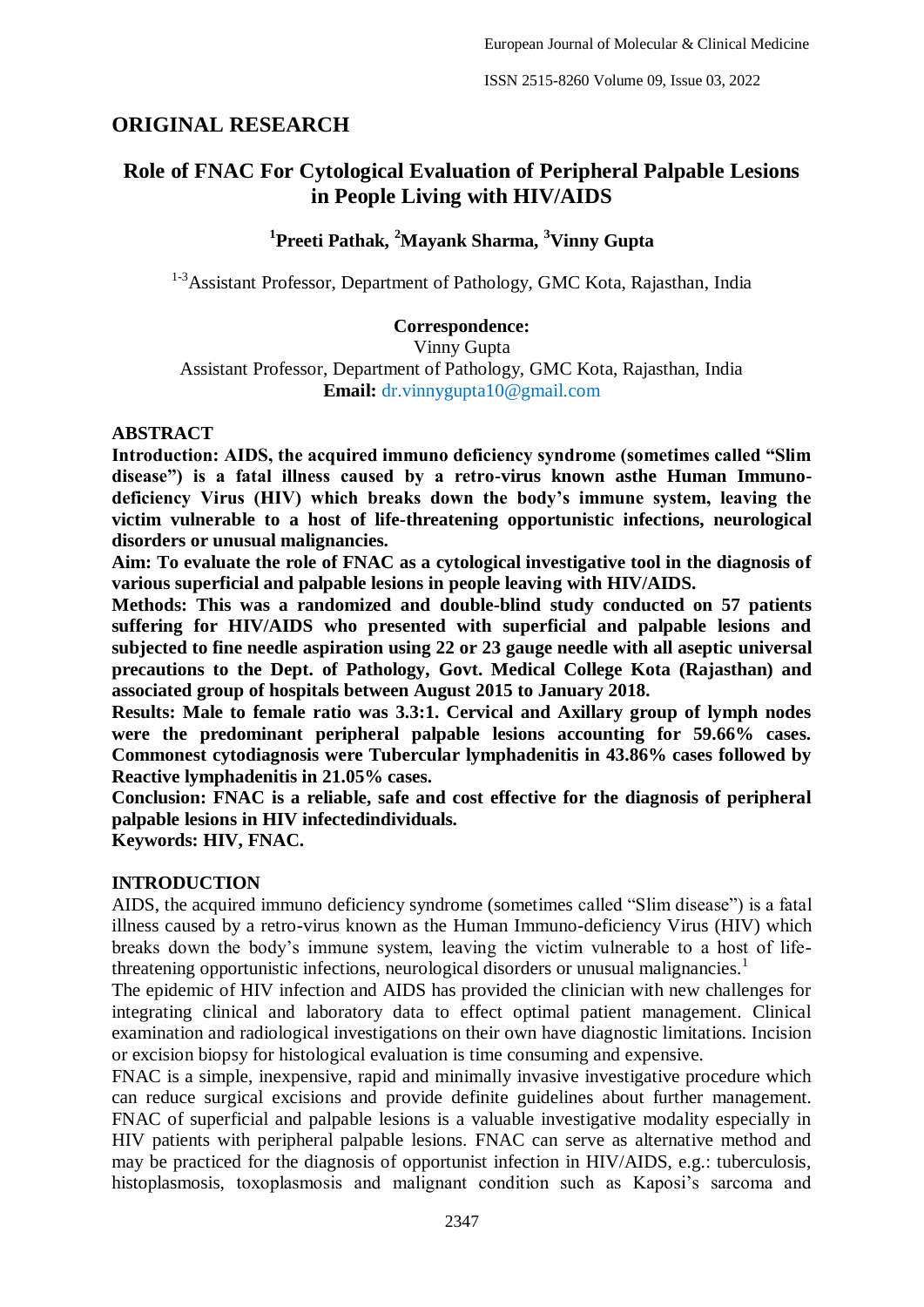lymphoma.<sup>2</sup> FNAC has become the primary investigative procedure for mass lesions on HIV positive patients, particularly in the assessment of superficial and palpable lesions.<sup>3</sup> The procedure is rapid, easily performed and in many cases obviates excision while guiding subsequent therapy or observation. This study was performed to evaluate the role of FNAC as a cytological investigative tool in the diagnosis of various superficial and palpable lesions in people leaving withHIV/AIDS.

# **AIM**

To evaluate the role of FNAC as a cytological investigative tool in the diagnosis of various superficial and palpable lesions in people leaving with HIV/AIDS.

## **METHOD**

The present study was conducted on 57 patients suffering for HIV/AIDS who presented with superficial and palpable lesions to the Department of Pathology, Govt. Medical College Kota (Rajasthan) and associated group of hospitals between August 2015 to January 2018. For this study, permission from NACO has been taken. This study was designed in form of a randomized and double-blind study. All the patients in the study were subjected to a thorough detailed case history, clinical examination and all relevant investigations. A written informed consent was taken from all patients included in the study. HIV positive patients with superficial and palpable lesions were subjected to fine needle aspiration using 22 or 23 gauge needle with all aseptic universal precautions. The procedure was performed without local anaesthesia because the procedure was minimally painful. In patients with more than one superficial and palpable lesion, the larges tlesion was subjected to FNAC. The smears obtained were routinely fixed with ethyl alcohol or air dried according to type of stain to be used. Smears were then stained by Giemsa stain. Special stains like Ziehl-Nielsen stain were done in every case. The data obtained from all these patients was then critically analysed.

## **RESULTS**

Total 57 HIV positive patients were included in this study, out of which 44 (77.20%) were males and 13 (22.8%) were females. Number of cases at the extremes of age were very less.

Majority of patients were between 31 to 40 years of age. Male to female ratio was 3.38:1.

From the above table it is evident that the most common site of HIV lymphadenopathy predominantly involves Cervical group of lymph nodes 23 cases (40.36%) followed by Axillary 11 (19.30%) and Submandibular 6(10.53%),

Supraclavicular 5(8.77%). Out of the 57 cases in this study, commonest cytodiagnosis observed was Tubercular lymphadenitis- 25 cases (43.86%), followed by Reactive lymphadenitis- 12 cases(21.05%).

| Age Gr.      |    |    |    | <b>Males Females Total Percentage</b> |
|--------------|----|----|----|---------------------------------------|
| $0-10$ yrs   |    |    |    | 3.51                                  |
| $11-20$ yrs  | 3  |    |    | 7.02                                  |
| 21-30 yrs    | 9  |    | 14 | 24.56                                 |
| 31-40 yrs    | 19 |    | 25 | 43.85                                 |
| 41-50 yrs    | 6  |    |    | 10.53                                 |
| $>50$ yrs    | 6  |    |    | 10.53                                 |
| <b>Total</b> | 14 | 13 | 57 |                                       |

| Table 1: Age and Gender wise distribution of study population |  |  |  |
|---------------------------------------------------------------|--|--|--|
|                                                               |  |  |  |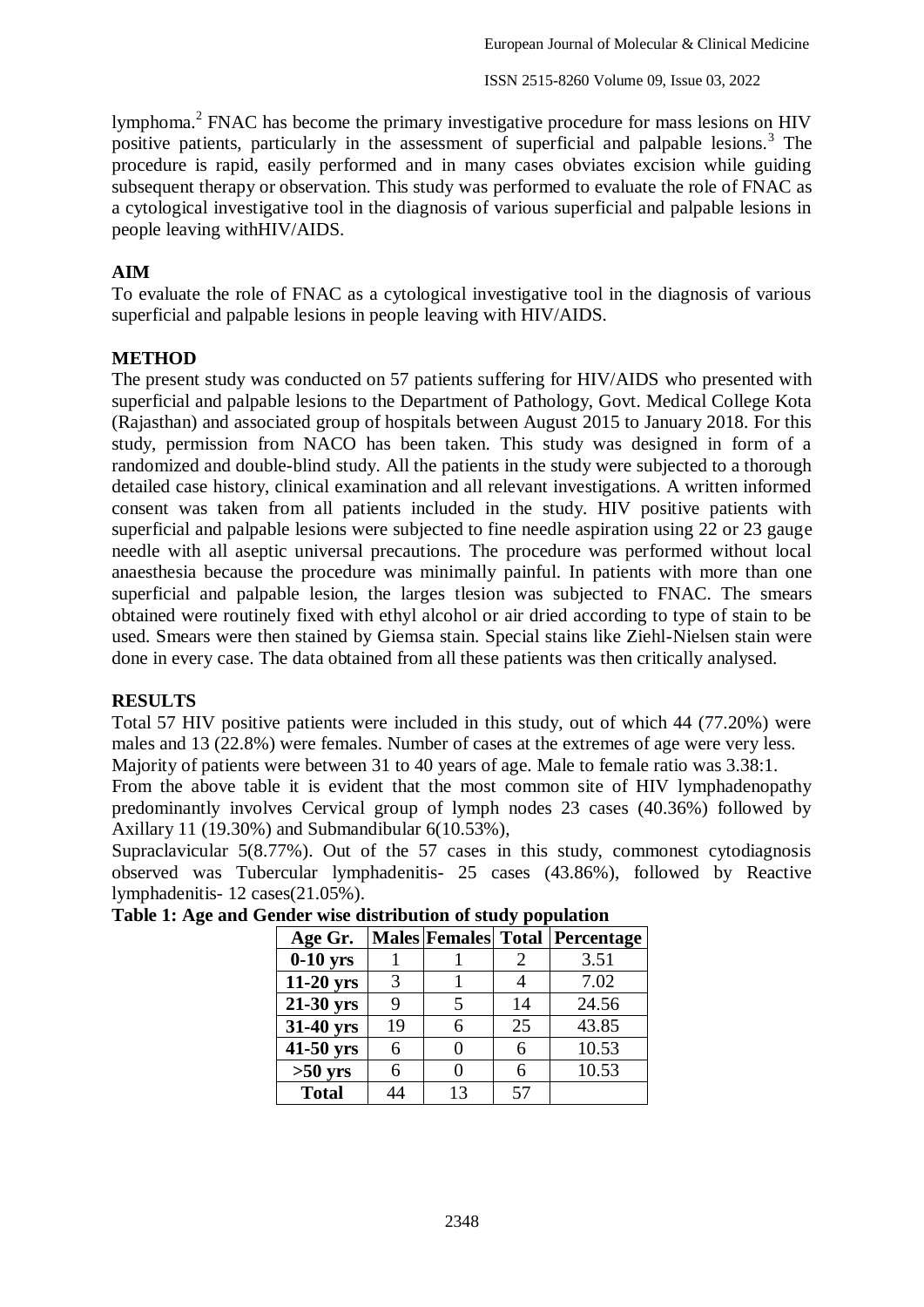ISSN 2515-8260 Volume 09, Issue 03, 2022

| тушринны райну<br><b>Site involved</b> | No. of patients Percentage |       |  |
|----------------------------------------|----------------------------|-------|--|
| <b>Cervical LN</b>                     | 23                         | 40.36 |  |
| <b>Axillary LN</b>                     | 11                         | 19.3  |  |
| Submandibular LN                       | 6                          | 10.53 |  |
| Supraclavicular LN                     | 5                          | 8.77  |  |
| <b>Inguinal LN</b>                     | $\overline{2}$             | 3.51  |  |
| <b>Submental LN</b>                    | $\overline{2}$             | 3.51  |  |
| Lump back                              | $\mathbf{1}$               | 1.75  |  |
| <b>Breast lump</b>                     | 3                          | 5.26  |  |
| <b>Gluteal lump</b>                    | $\overline{2}$             | 3.51  |  |
| <b>Occipital mass</b>                  |                            | 1.75  |  |
| Arm lump                               |                            | 1.75  |  |
| <b>Total</b>                           | 57                         | 100   |  |

**Table 2: Site of HIV lymphadenopathy**

**Graph 1: Percentage of patients according to cytodiagnosis**



#### **DISCUSSION**

In the present study, FNAC was performed on 57 HIV positive patients, who presented with peripheral and palpable lesions. Out of the 57 patients, 44 (77.20%) were males and 13 (22.80%) were females with male to female ratio of 3.38:1. Out ofthe57patients2(3.51%)patientswerebetween0-10years.4(7.02%)were between 11-20 years. 14 (24.56%) were between 21-30 years. 25 (43.85%) patients were in between 31-40 years. 6 (10.53%) patients were in between 41-50 years and 6 (10.53%) patients were aged more than 50 years. From the above findings, it is observed that majority of patients in the present study were affected in 31-40years age group. Minimum number of cases were seen at the extremes of age were very less in the present study. Findings of our study correlate well with those of Amit agravat et al  $(2012)^3$  and Deshmukh et al  $(2013)^4$ .

In the study by Amit agravat et al  $(2012)^3$  68.33% patients were males and 31.66% were females. Male to female ratio was 2.16: 1. Maximum number of cases 122(40.66%) were seen in the age group 31-40 years followed by 95(31.66%) in 21-30 years. The incidence of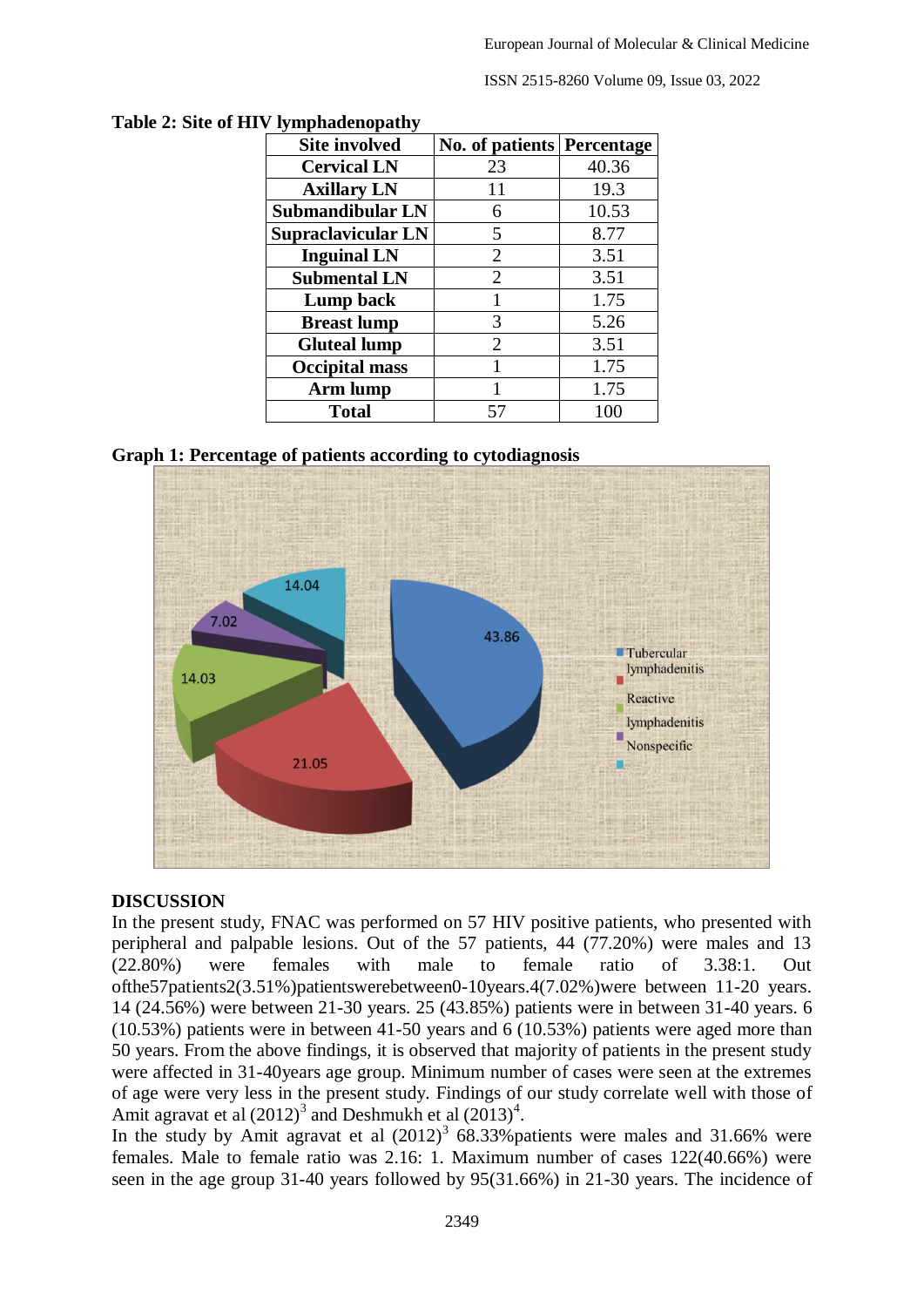lymphadenopathy decreased with advancing age after 50 years in their study.

In the study by Deshmukh et al  $(2013)^4$  63.6% were males and 36.3% were females. This shows that there was predominance of males over the females. Male to female ratio was 1.7:1. Also it is evident that majority of male patients were between 31 to 40 years of age, whereas majority of females were in between 21 to 30 years ofage.

All the studies had indicated a predominant affection of males by HIV infection. This may be because of the fact that males in our society are more exposed to outside world and therefore have more risk of coming in contact with HIV infected environment.

| <b>Site</b>                                                | et al $(2012)^3$ | Amit Agravat Deshmukh AT<br>et al $(2013)^4$ | Ratan K et al<br>$(2014)^6$ | <b>Present</b><br>study |  |
|------------------------------------------------------------|------------------|----------------------------------------------|-----------------------------|-------------------------|--|
| <b>Cervical LN</b>                                         | 81%              | 81.80%                                       | 75%                         | 40.36%                  |  |
| <b>Supraclavicular LN</b>                                  | 6.3%             | 9.00%                                        | 6.6%                        | 8.77%                   |  |
| $\vert$ Axillary&Inguinal LN $\vert$                       | 6.6%             | 6.80%                                        | 5.7%                        | 22.81%                  |  |
| <b>Other LN</b>                                            | 6.6%             | 2.20%                                        | Not mentioned               | 14.04%                  |  |
| <b>Extra lymphoid sites</b>  Not mentioned   Not mentioned |                  |                                              | Not mentioned               | 14.02%                  |  |

**Table 3: Comparative distribution of HIV positive patients according to site involved.**

From the above table it is observed by all the authors that the most common site of peripheral and palpable lesions in HIV positive patients is the cervical group of lymph nodes followed by Supraclavicular group of lymph nodes. In the present study also the most common site was cervical group of lymph nodes. However, in our study the second most common site of involvement was axillary group of lymph nodes.

In the present study also the commonest cytodiagnosis found was tuberculous lymphadenitis 25 cases (43.86%), followed by reactive lymphadenitis 13 cases (21.05%).

In studies conducted by Kumarguru et al  $(2005)^5$ , Ratan K et al  $(2014)^6$  and Saikia et al  $(2001)^7$  most common cytology finding was reactive lymphadenitis while in study conducted by Deshmukh et al  $(2013)^4$ , Parikh et al  $(2011)^8$  and Amit agravat et al  $(2012)^3$  tubercular lymphadenitis was the most common finding.

In the study conducted by Amit agravat et al  $(2012)^3$ , Out of 300 cases of lymph node aspiration majority were tuberculous lymphadenitis 114 cases (38%) followed by Chronic nonspecific lymphadenitis 89 cases (29.33%), Reactive lymphadenitis 58 cases(19.33%).

Deshmukh et al  $(2013)^4$ , observed that Mycobacterial infection was the most common lesion occurring in 20 cases (45.4%), followed by reactive lymphadenitis 13 cases (29.5%).

In the study conducted by Kumarguru et al  $(2005)^5$  reactive lymphadenitis was most common lesion constituting 107 cases (46.32%), followed by tuberculous lymphadenitis 96(41.55%), non-specific chronic granulomatous lymphadenitis was observed in 17 cases(7.30%).

Ratan K et al  $(2014)^{6}$  observed that NSRL (42.1%) was the most common lesion followed by tubercular lymphadenitis (38.84%). Granulomatous lymphadenitis (9.92%), acute suppurative lymphadenitis (6.61%) and one case (0.83%) each of NHL, metastatic lymph node and fungal (P. marneffei) lymphadenitis were the other cytological diagnoses.

Saikia et al  $(2001)^7$  performed their study in 28 patients. The most common FNAB diagnosis was reactive lymphoid hyperplasia (10), followed by tuberculosis (8). There were three cases diagnosed as fungal infection (two, Cryptococcus; one, histoplasmosis).

In the study of Parikh et al  $(2011)^8$ , total 40 PLHA were included. Tuberculous lymphadenopathy (40.54 %) was the most common lesion encountered in their study. A total of 10 cases (27.03 %) showed acute suppurative lymphadenitis.